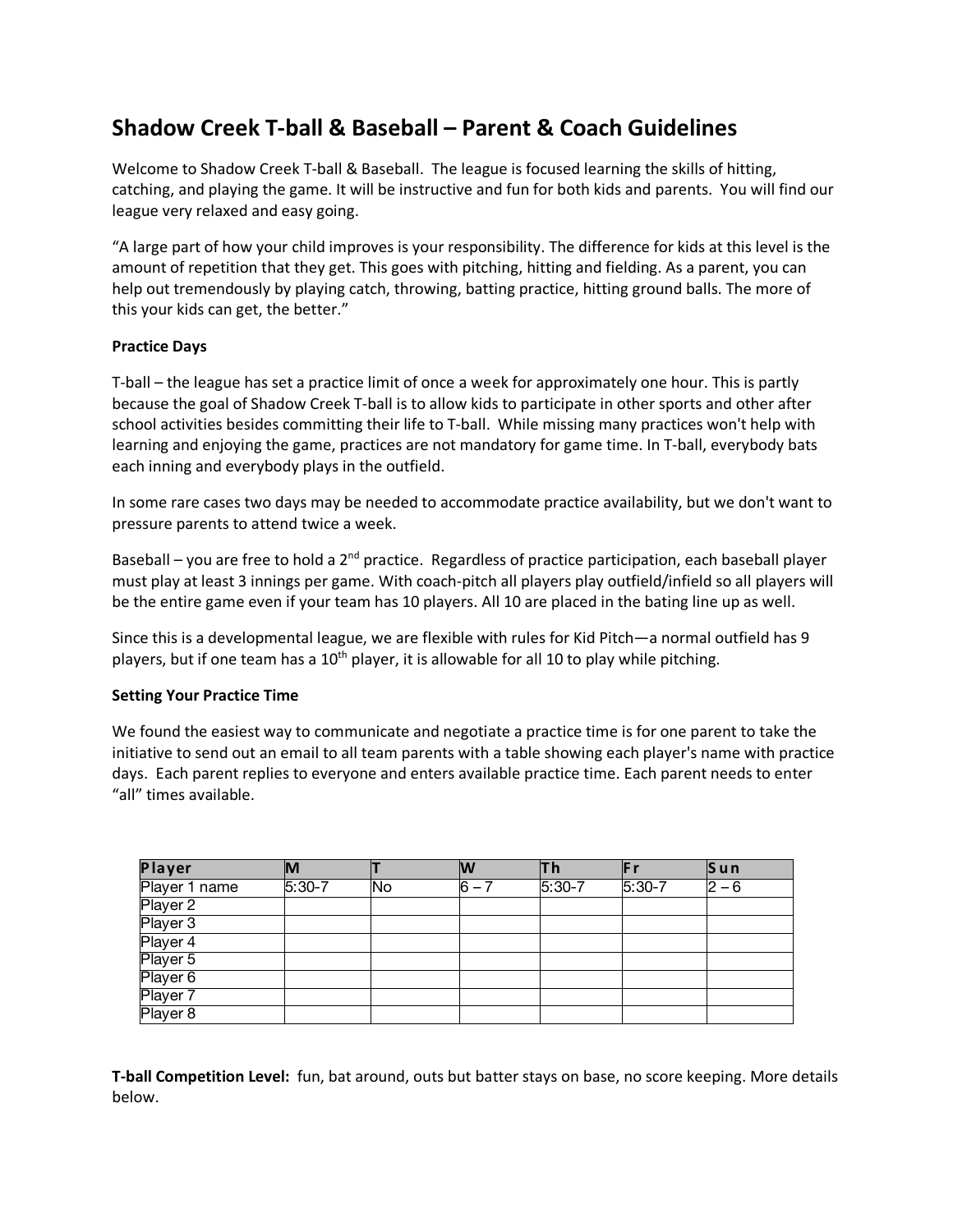**Coach Pitch Competition Level:** outs but no strikes. One base advance after overthrow.

**Kid Pitch Competition Level:** baseball rules—strikes and outs. One base advance after overthrow. More details below.

# **Parent Coaches**

A parent with knowledge of baseball technique may take the lead during practices and games, but with T-ball every parent is a coach, and Coach pitch needs as many parents helping as well. We will need your help tossing and catching the ball during practices, so get a comfortable adult glove. Especially with Tball, some of the players can throw with each other, but most need an adult to help with basic throwing and to just keep the attention focused.

A 1<sup>st</sup> and 2<sup>nd</sup> base coach is sufficient during the games to help the kids run the bases at the right time and in the right direction.

# **Baseball Coaches & Managers**

With baseball (coach pitch and kid pitch) the more parent-coaches the better, but the team manager is the one who determines field positions and batting line up.

# **Safety**

Safety helmets with a full face make are required when batting and running bases for tball and coach pitch. Kid Pitch must at least wear a C-flap, but a face guard is recommended.

If you already have a helmut without a mask, Academy or other stores have an add on mask that can connect to your helmet.

Parents and coaches need to instruct players never to swing their bat except when practicing at the batting tee or taking pitches. Other players must stand away from the batting area.

# **Fun T-ball**

To maximize learning and fun, the best T-ball leagues play "Bat Around" where each player gets to bat during an inning. This means there are unlimited outs per inning so each player can bat. While kids are welcome to count the score, there are no official scores, wins, or losses because the objective is instruction and fun, not winning.

Coaches and parents should emphasize skill development, good plays, and good teamwork.

# **Fun Baseball**

We want to keep it fun, so parents have to keep all comments positive. Parents also need to practice with their players. Players will have a tough time enjoying the game if they don't learn the rules and practice some throwing, catching, and hitting outside of practice.

# **Player / Parent Behavior**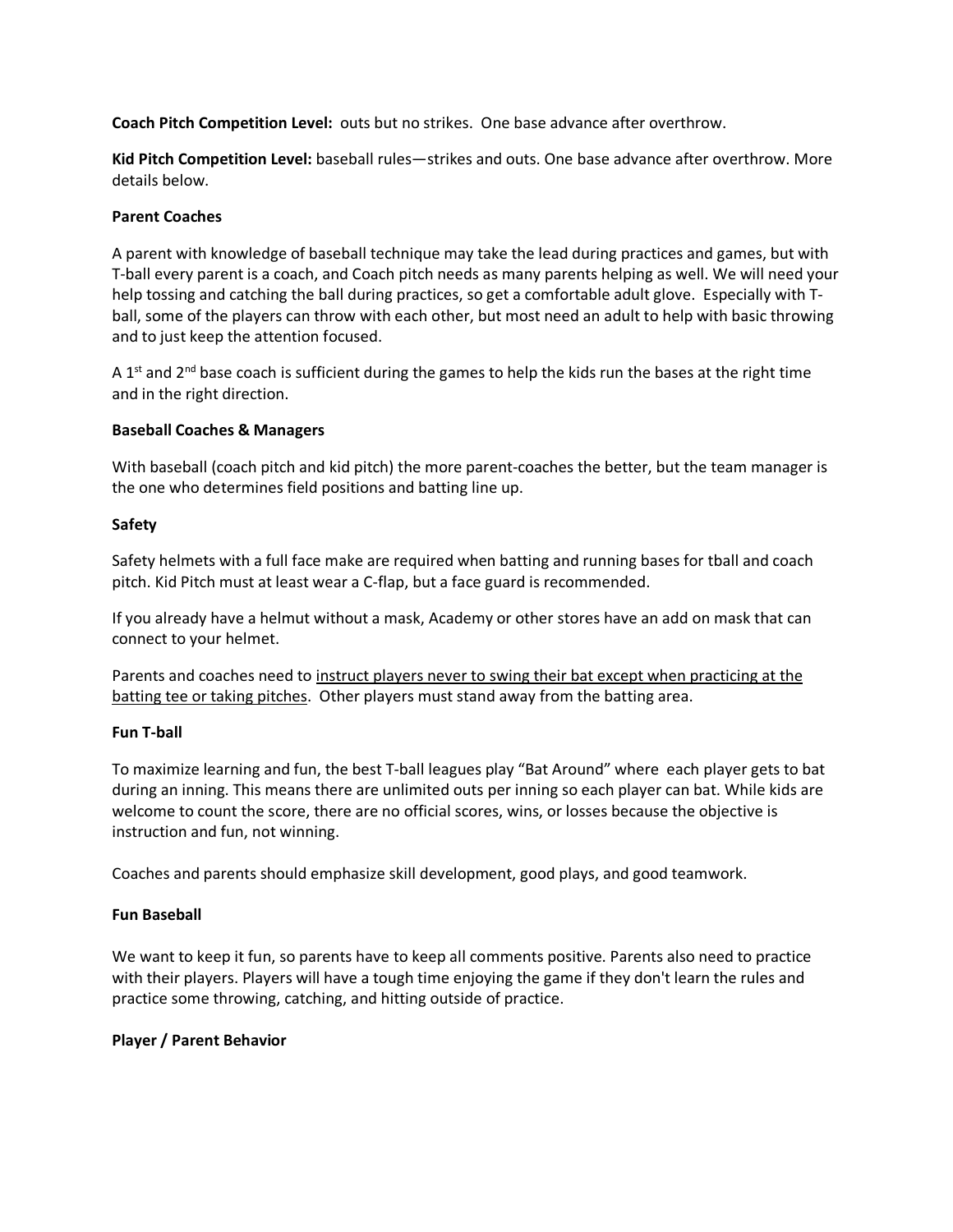Players and parents should not make comments about other players, teams, or about the umpire. They should let the umpire make the calls and let the team manager address problems. It's the responsibility of the team manager to deal with improper player and parent comments.

Managers and Coaches are responsible for the conduct of their players and spectators. Umpires have the option of removing any manager, coach, player, or spectator. Anyone ejected from a game must either leave the park entirely or remain in the parking lot for the remainder of that game and the next game.

# **Positive Comments**

The most enjoyable youth sport leagues are those where 100% of comments from parents and players are positive. Congratulate success and give a positive spin on mistakes so they become learning opportunities.

# **T-ball**

**Game Location:** York Elementary **Game times:** Saturday afternoons 4:30 pm **Coaches:** Team parents. At least two parent coaches are needed to run an efficient practice. Best if every parent throws with player.

**Practice rule:** 1 practice per week. 60 minute max (45 minutes ideal) **Practice days**: Decided by team parents.

**Practice fields: NO practices at York.** South Gate Park (south from Aldi), Sunrise Creek (backstop), retention pond field (backstop field across from tennis courts), Nolan Ryan (backstop-note this portion of the field is not school property but HOA), any shadow creek field you can find without soccer practice, Westside event center, and any public field in Pearland that is not reserved.

# **Baseball (coach & kid pitch)**

**Game Location: Shadow Creek Sports Park Coach Pitch Game times:** Thursday 6 or 7:30 pm **Kid Pitch Game times:** Wednesday 7 pm

**Manager:** 1 team parent. **Coaches:** Team parents.

**Practice days**: 1 to 2 practices per week. Recommended 5 or 6 pm Saturday afternoons. Decided by team parents.

**Practice fields:** one practice day per week can be reserved at Shadow Creek Baseball Park for coach and kid pitch teams. An online signup file link will be sent to all before season start. Other fields for T-ball: Wilder, Shirley Brothers, South Gate Park (south from Aldi), Sunrise Creek (backstop), retention pond field (backstop field across from tennis courts), Nolan Ryan (backstop), any shadow creek field you can find, Westside event center, and any public field in Pearland or surrounding area that is not reserved.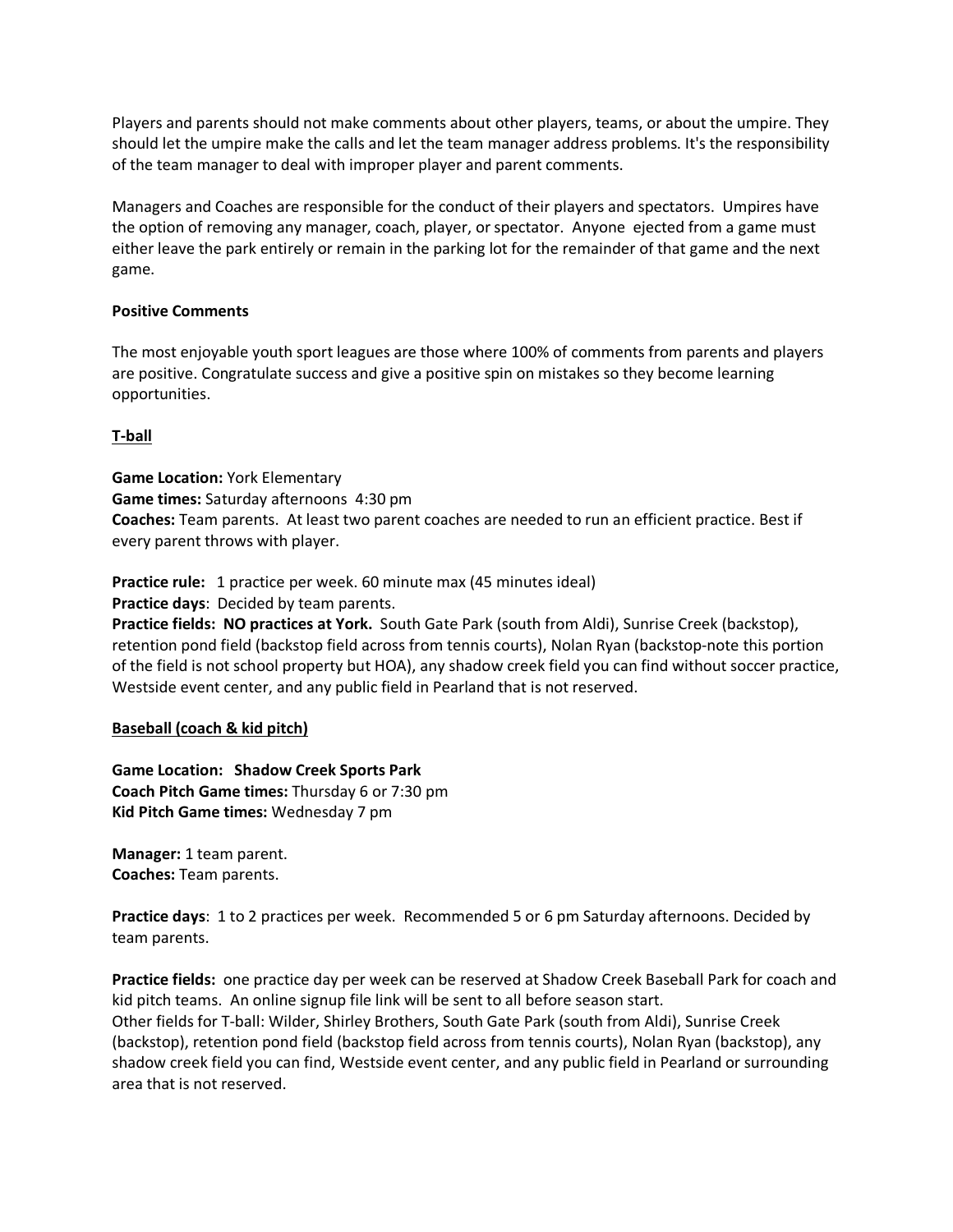Equipment provided (baseball)

- catcher's kit: Helmet with mask, chest protector, shingaurds (Kid-Pitch)
- large equipment bag (Kid Pitch)
- 12 official leather little league baseballs

**Safety:** Our main concern is for safety.

If other teams/sports are playing nearby on the same field, hit AWAY from them. If it's very crowded do not play baseball on that field. An errant throw or foul ball could hit someone in the head and cause permanent brain damage. If baseball, find a field where no one is close by. No practices at York Field.

# **Practice Help - can be used for any age**

There are a few important items for practice to be a success:

- 1) Parents are needed to help instruct and guide the players during each practice.
- 2) Keep kids active--no standing in line.
- 3) Teach fundamentals by showing not telling. No Lectures or long explanations.
- 4) Focus on technique not strategy. Coach & Kid Pitch can integrate strategy.

**Practice Warm up:** Do a different one each practice. Even with the older coach pitch and kid pitch teams you can run bases and play a tag game.

Tag with towel or vest (within a circle of parent coaches)

-each player tagged is frozen. After all frozen, towel or vest is given to another player.

 $-2<sup>nd</sup>$  version: any player that is tagged is not it.

Volley ball circle (say "I got it")

http://www.littleleagueu.org/article/2016/12/05/Tee+Ball+Drills%3A+Beach+Volleyball+Circle Run the bases (call out base number 1,2,3, home)

http://www.littleleagueu.org/article/2016/12/05/Tee+Ball+Drills%3A+Run+the+Bases

# Beginner Catching Practice Tricks

- $\triangleright$  Most t-ball kids and many older coach pitch kids don't catch correctly.
- $\triangleright$  Try a simple catching drill at home and at practice.
- Tennis ball catch with hand (standing)
	- o https://www.youtube.com/watch?v=2mRuWPJS64E
- Switch to glove while standing (use tennis ball and then transition to heavier t-ball)
- Tennis ball catch with glove while laying down
	- o This drill teaches how to open glove at chest level and squeeze to catch.

# **Circuits**

Keeping the kids active and not standing in line will require breaking the team up into at least two different activities. Best to have 2 or 3 stations with parent coaches directing each station. 8-10 minutes at each station with a final game for 12-15 minutes and that's a great 45 minute practice with one or two 60 second water breaks. Be efficient.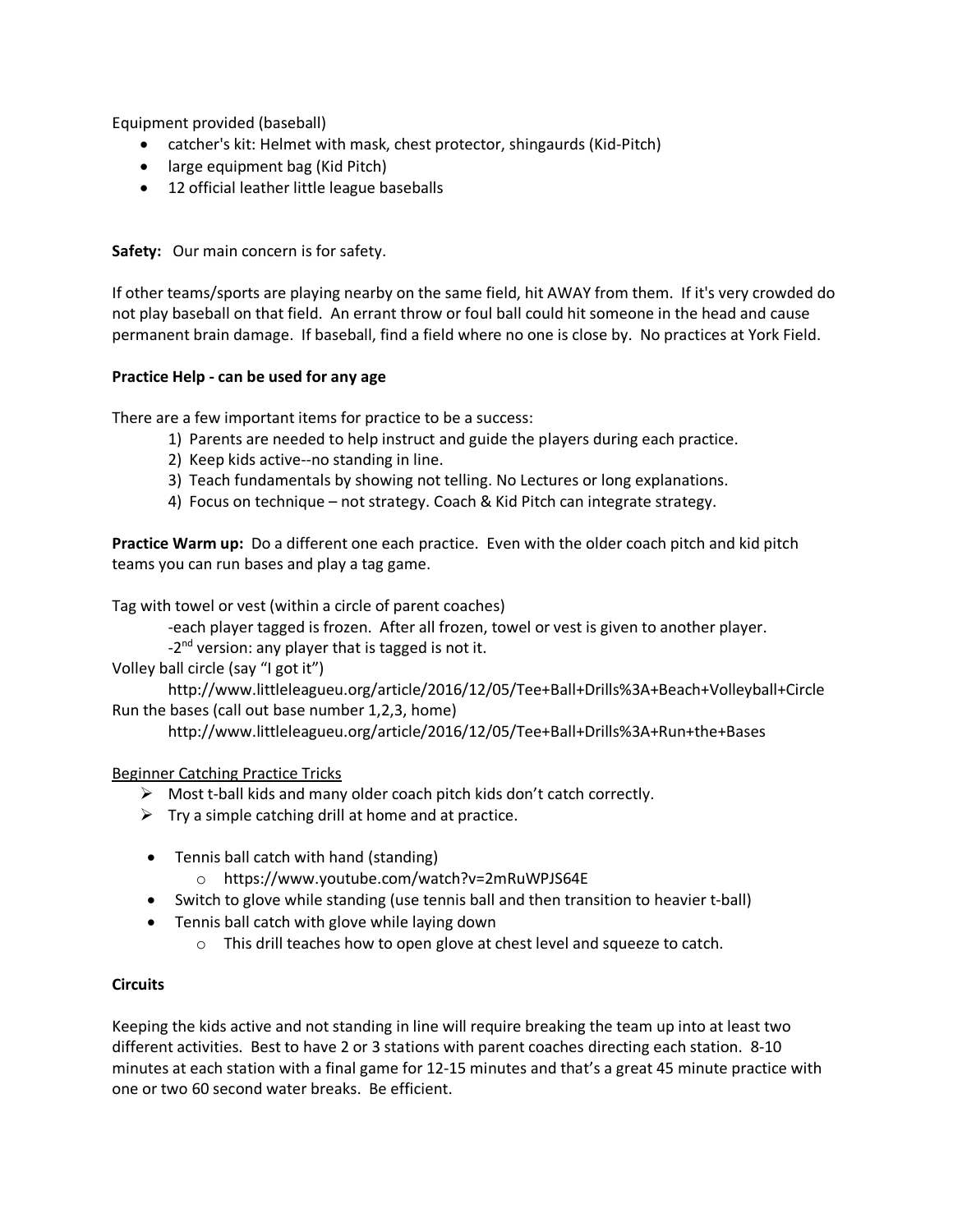- Group 1: Fielding ground balls and throwing back. 2-4 players
	- o Each player has own coach.
	- o Demonstrate proper glove position in front of body.
	- o Transition to players rolling ground balls to each other and catching.
- Group 2: Throwing & Catching. 2-4 players
	- o Remaining players work in pairs.
	- o Throwing and catching: direct throw, underhand toss high in air
	- o 1 parent coach to help coach technique.
- Group 3: hitting
	- o As many parent available to supervise—1 parent for each player for safety.
	- o Use "Tee" and wiffle balls so you don't have to pitch or chase
	- o Spread players out away from field all hit same direction.
	- o Transition to coach-pitch wiffle ball.

Note on wiffle ball: a real baseball is not needed to work on batting form. Wiffle helps with lots of repetition and is SAFE.

#### **Final 12 minute Game** (20 minutes for older teams)

• One player bats with 2<sup>nd</sup> waiting. Rest of the team on bases, short stop and outfielders. Rotate.  $3^{rd}$  base goes to line,  $2^{nd}$  to  $3^{rd}$ ,  $1^{st}$  to  $2^{nd}$ , batter to outfield. After each player hits, before ending practice try another fun warmup like running bases or tag.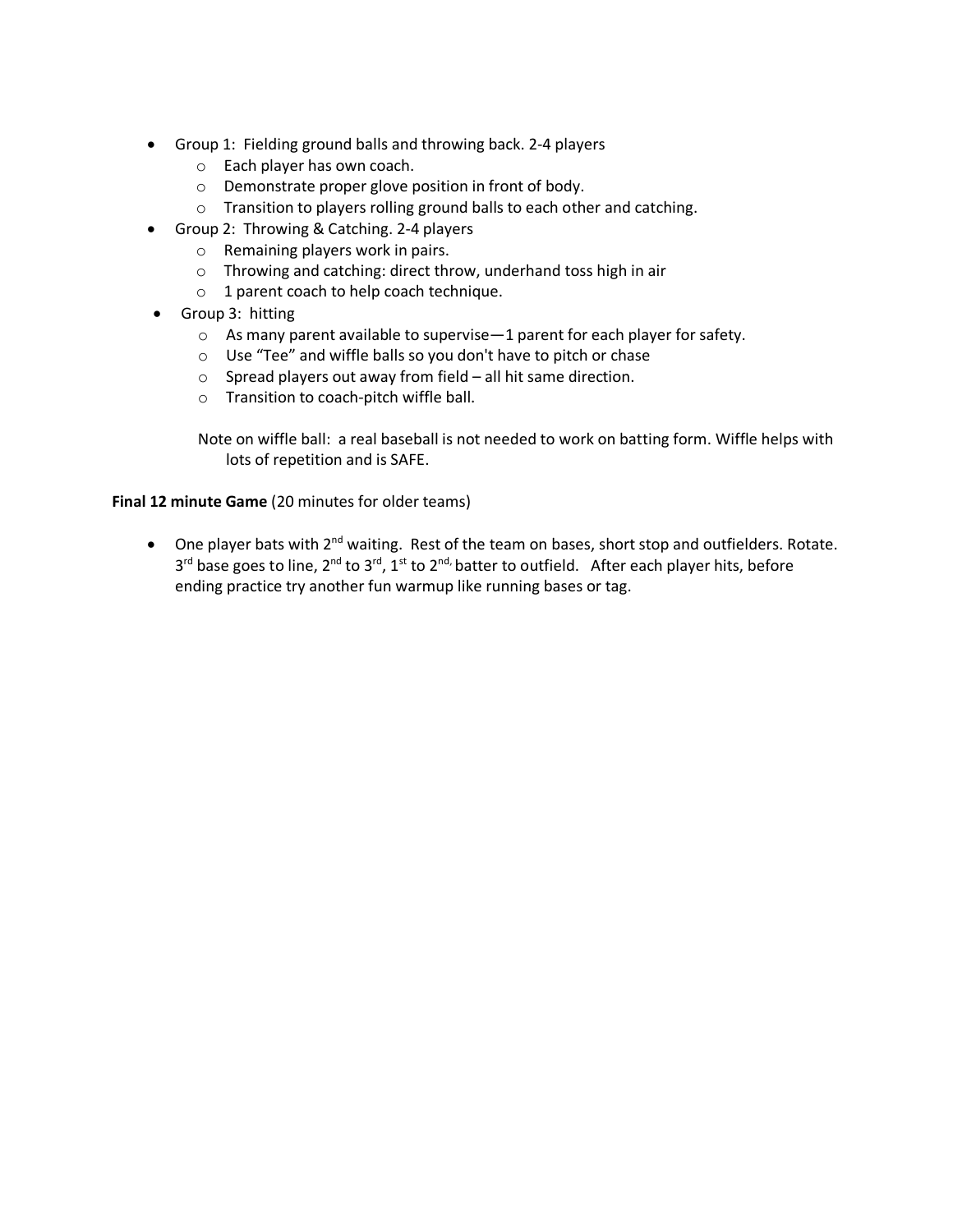# **Equipment**

- Safety helmets with full face mask must be worn when batting and running bases.
	- o Example: Academy Rawlings Youth T-ball batting helmet.
- Bats: any Tball or USSSA stamped bat. Warning: 1) softball bats are NOT allowed, and 2) make sure you get the right size (length) for your player.
- TBall Softer than a standard baseball. Molded core or sponge rubber center.
- Gloves try them all to find the most comfortable.
- Tee adjustable, flexible tube on a moveable base.
- Shoes? Cleats will work, although most young kids do fine with turf trainer shoes or a running shoe that has extra tread. Or use any running shoes you already have.

# **T-ball Format / Rules**

- -Duration of game is four innings or 50 minutes, whichever comes first.
- -Every player bats and plays in the field.
- -Bat Around = each player gets to bat at each inning.
- -Unlimited outs per inning.
- -An inning is over when all the players have batted once.
- -Two parents need to be base coaches, one at  $1<sup>st</sup>$  and one at  $2<sup>rd</sup>$ .  $3<sup>rd</sup>$  base works too.
- -Runners can only advance one base per at bat.
- -The last batter for each team will be the "home run" hitter and can advance all the way to home plate if he or she does not get out
- -The ball is hit off a batting tee; there is no pitching.
- -No walks or strikeouts.
- -The ball must travel 10 feet or it's a foul.
- -No stealing. Player stays on the base until the ball is hit.
- -No score keeping or standings, but kids are free to count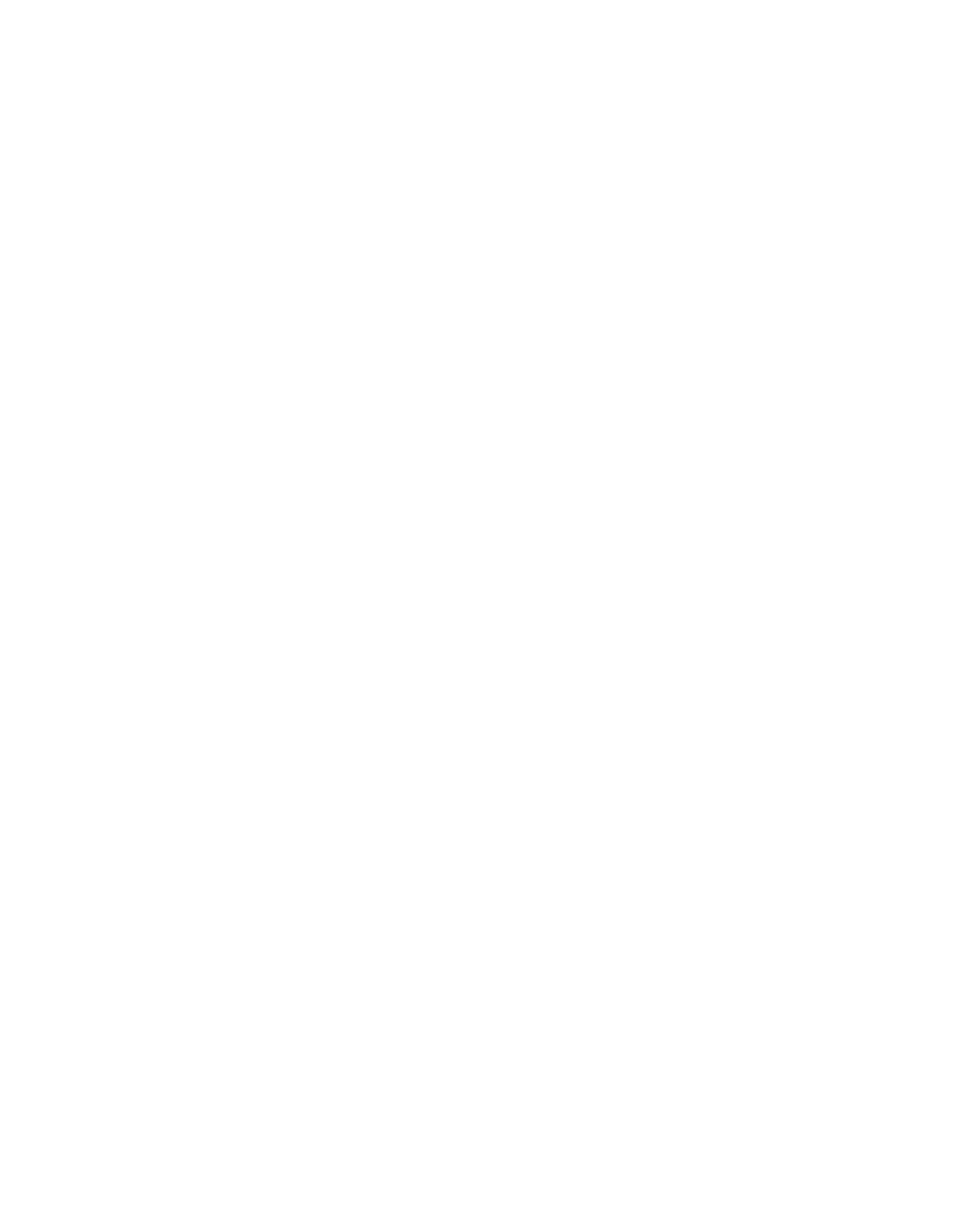# **Coach-pitch Format / Rules**

- Safety helmets with full face mask must be worn when batting and running bases.
- No strikes just outs.
- 5 pitches. Batter is out if no hit after 5 pitches. Can swing all 5 times. A  $6<sup>th</sup>$  pitch is allowed if coach throws several really bad pitches.
- Over throw rule Coach-pitch: one base advance after an over throw. Example. Short stop over throws to first. Batter can advance to 2<sup>nd</sup> base.  $1^{st}$  base to 3<sup>rd</sup>, and 2<sup>nd</sup> base runner to home.
- 3 yard rule: ball must be hit over 3 yards or ball is foul.
- Teams can play all 9 or 10 players defensively but must have at least 4 outfielders. The outfielders must be in the grass behind the base line.
- A half inning will be over when a team scores 5 runs or 3 outs are recorded.
- The game will end after 5 innings or 75 minutes, whichever is first. A full inning must be completed to end the game.
- Two adult coaches are allowed on the field, with a maximum of 4 coaches in the dugout at any time. At least one adult must be in the dugout at all times.
- Continuous batting order meaning everyone present will be in the lineup. If a player has to leave early due to circumstances beyond his control, his name will be skipped when it is his turn to bat. However, a player that is ejected will be called out when it is his turn to bat.
- The pitchers rubber will be set at 40 feet. The defensive pitcher must stay behind the pitcher's rubber until the ball is batted.
- If the ball hits the adult pitcher, the ball will become automatically dead and the batter will be awarded first base. Any runner that is forced to do so, will advance one base. If in the judgment of umpire the coach intentionally let the ball hit himself, the batter will be called out and the coach warned. If there is a second occurrence, the coach will be ejected.
- The ball will become dead once the lead runner is contained and play has stopped. Upon recognition, the umpire will call time-out at this time.
- There is NO infield warm-up before games. Warm-ups should be in the outfield.
- Only players listed on the official team roster will be eligible to play.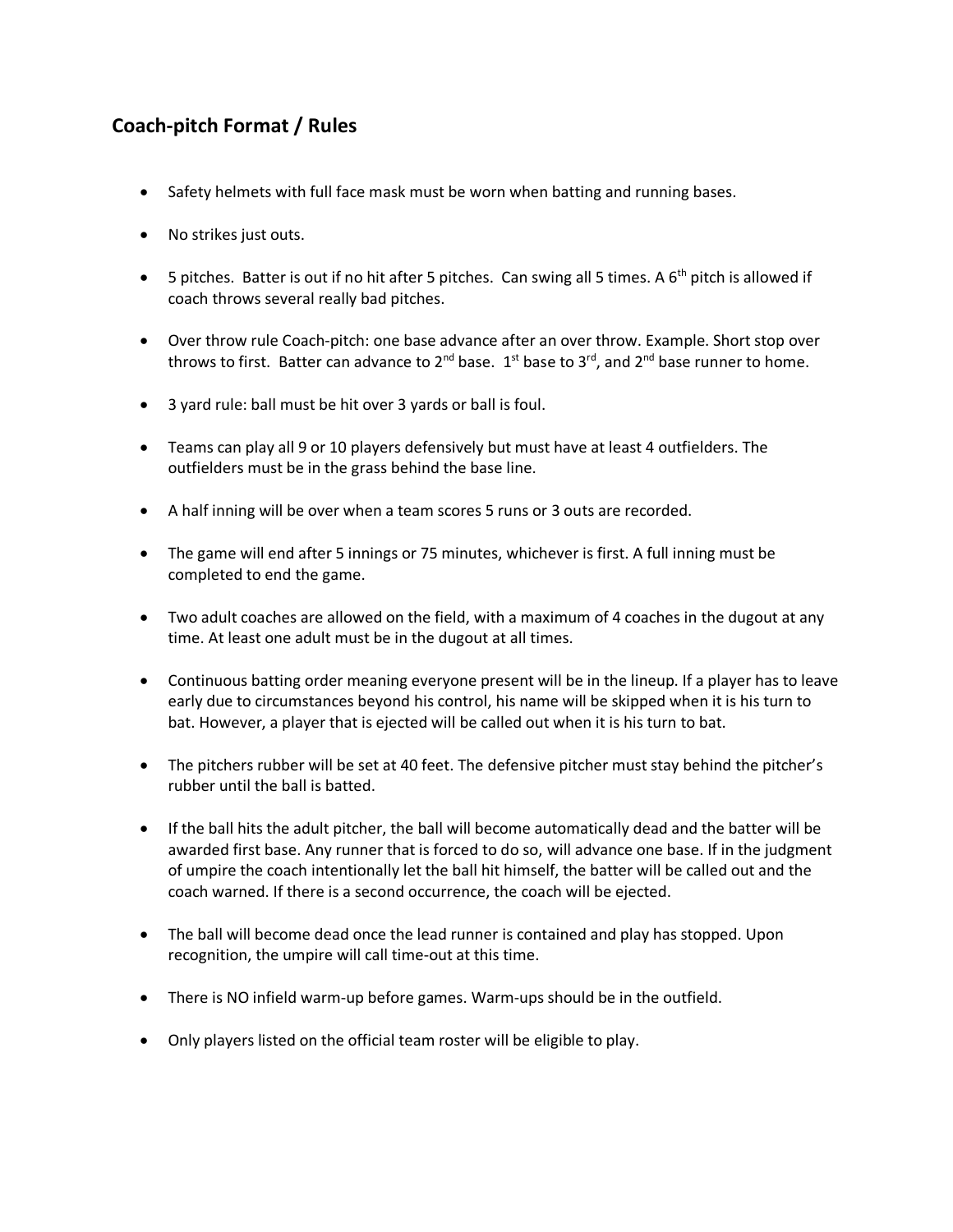# **Kid-Pitch Rules**

# *Equipment Rules:*

- Helmets must be worn when batting and running bases, and must have either a Full Face Guard or a C-Flap. A chin strap is not required.
- Bats: any USA or USSSA stamped bat is allowed. This includes 2 1/4", 2 5/8", and 2 3/4" barrel size bats. Note: Fastpitch/Softball bats are NOT allowed.
- Catchers must wear a protective cup when playing the catcher position.

# *Game Play Rules:*

1. Continuous batting order must be used in all divisions (all eligible players on the roster present at the game must bat). You may have free substitution of players in the field. Late arrivals must assume the last position in the batting order provided no one has batted twice.

2. Teams may use a courtesy runner for the current pitcher and catcher (not prospective) at any time, but it is mandatory to substitute for the catcher in the case of 2 outs. The courtesy runner must be the player that recorded the last out.....when there are 2 outs and the catcher gets ON BASE, he must be replaced with the player who made the last (2nd) out. This allows the catcher to go in the dugout and get suited up with catchers gear ready to play defense.

3. Each player must play a minimum of 2 innings per game. If the minimum required play time is not met the game will result in a forfeit.

4. Two adult coaches are allowed on the field, with a maximum of 4 coaches in the dugout at any time. At least one adult must be in the dugout at all times.

5. Coaches will be allowed to warm-up pitchers, at any time, before or during a game and in between innings.

6. All coaches are to remain INSIDE the dugout while their team is not at bat. When at bat, only the first and third base coaches are allowed on the field and only in the coach's boxes. Sitting on a bucket outside the dugout entrance is not considered in the dugout. Any coach entering the field for any reason, other than when time is requested (and granted) by the umpires may be removed from the game.

7. There is no limit to the number of innings a player can play the position of catcher. (A player who catches for any number of innings can still pitch, subject only to the pitching rules.)

8. The infield fly rule is in effect, and will be decided and called by the Umpire.

9. Pitching divisions will be closed bases – a player cannot lead off a base, and cannot steal to the next base until the ball crosses the home plate when pitched. Stealing to home on a passed ball is prohibited.

10. A maximum five run rule per inning is in effect for all divisions; however, in the case of an over-the-fence Home Run, all runs count.

11. Game balls are provided in the coach's equipment bag.